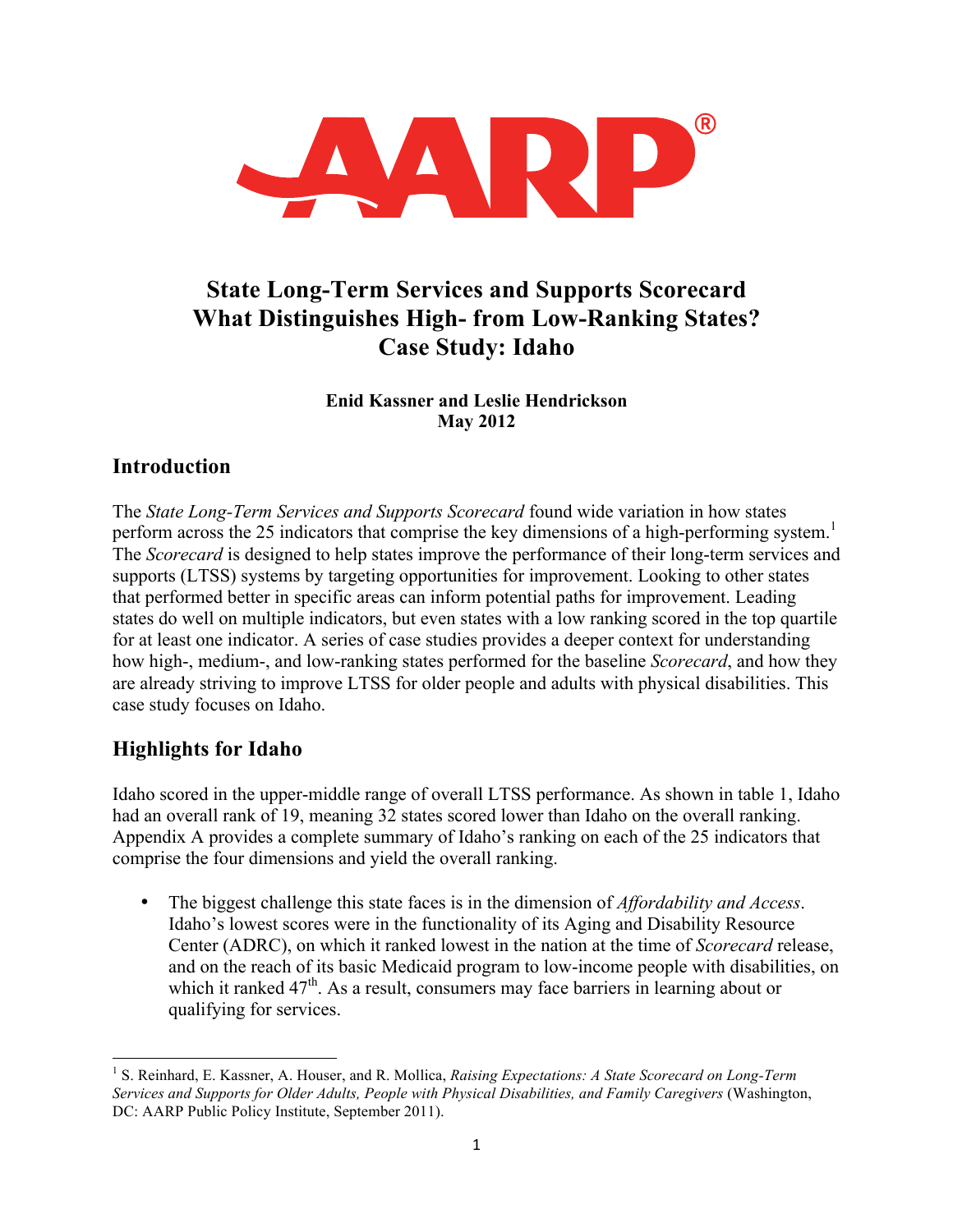• The state's biggest achievement is in allowing consumers to exercise *Choice of Setting and Provider.* This dimension measures whether consumers have a robust array of choices for where they receive services and who provides them. Ranked $8<sup>th</sup>$  highest among the states in this dimension, Idaho excels in "balancing" the LTSS spending in its Medicaid program toward the home and community-based services (HCBS) that most consumers prefer. The state offers a broad array of services to meet the individualized needs of beneficiaries. A key factor in reducing reliance on nursing homes is the state's decades-old decision to eliminate all waiting lists for Medicaid HCBS. This decision may account for the finding that few people with comparatively low care needs are found in the state's nursing homes. Notably, Idaho has not experienced the "woodwork" effect that concerns some states—that is, the demand for the more popular HCBS has not led to spending increases, because the cost of services is so much lower than the cost of nursing home care.

During interviews, numerous individuals noted that the strongest push to get people out of institutions was among advocates for children with disabilities and for adults with physical disabilities. Yet, unlike other states that have not broadened their system transformation, Idaho seems to have experienced a "spillover" effect, conferring these systemic changes on the older population, as well.

- Idaho also ranked in the first quartile on *Support for Family Caregivers*. One factor in this high ranking is its score on laws that allow nurses to delegate health maintenance tasks to home care workers. From a list of 16 tasks on which the National Council of State Boards of Nursing surveyed its members, Idaho allows nurses to delegate 13, including administering oral medications, to a home care worker. This practice helps family caregivers by relieving them either of the responsibility to perform these tasks or of having to pay the higher cost of a nurse to perform them.
- The *Quality of Life and Quality of Care* dimension was in the midrange overall, with select areas of very high performance. In particular, Idaho has very low rates of hospital admissions from nursing homes and home health, and the incidence of pressure sores among nursing home residents is low. These are all significant indicators of high quality. However, staff turnover in nursing homes is among the highest in the nation, with a rate nearly two-thirds higher than the national average.

| Idaho and the Scorecard<br><b>Dimensions</b> | Ranking where<br>$1 =$ highest | <b>Quartile Ranking where First</b><br>Quartile is the highest |
|----------------------------------------------|--------------------------------|----------------------------------------------------------------|
| <b>Overall Ranking</b>                       | 19                             | <b>Second Quartile</b>                                         |
| Affordability and Access                     | 48                             | Fourth Quartile                                                |
| Choice of Setting and Provider               | 8                              | <b>First Quartile</b>                                          |
| Quality of Life and Quality of Care          | 23                             | <b>Second Quartile</b>                                         |
| <b>Support for Family Caregivers</b>         |                                | <b>First Quartile</b>                                          |

#### **Table 1: Idaho's Ranking on the** *Scorecard*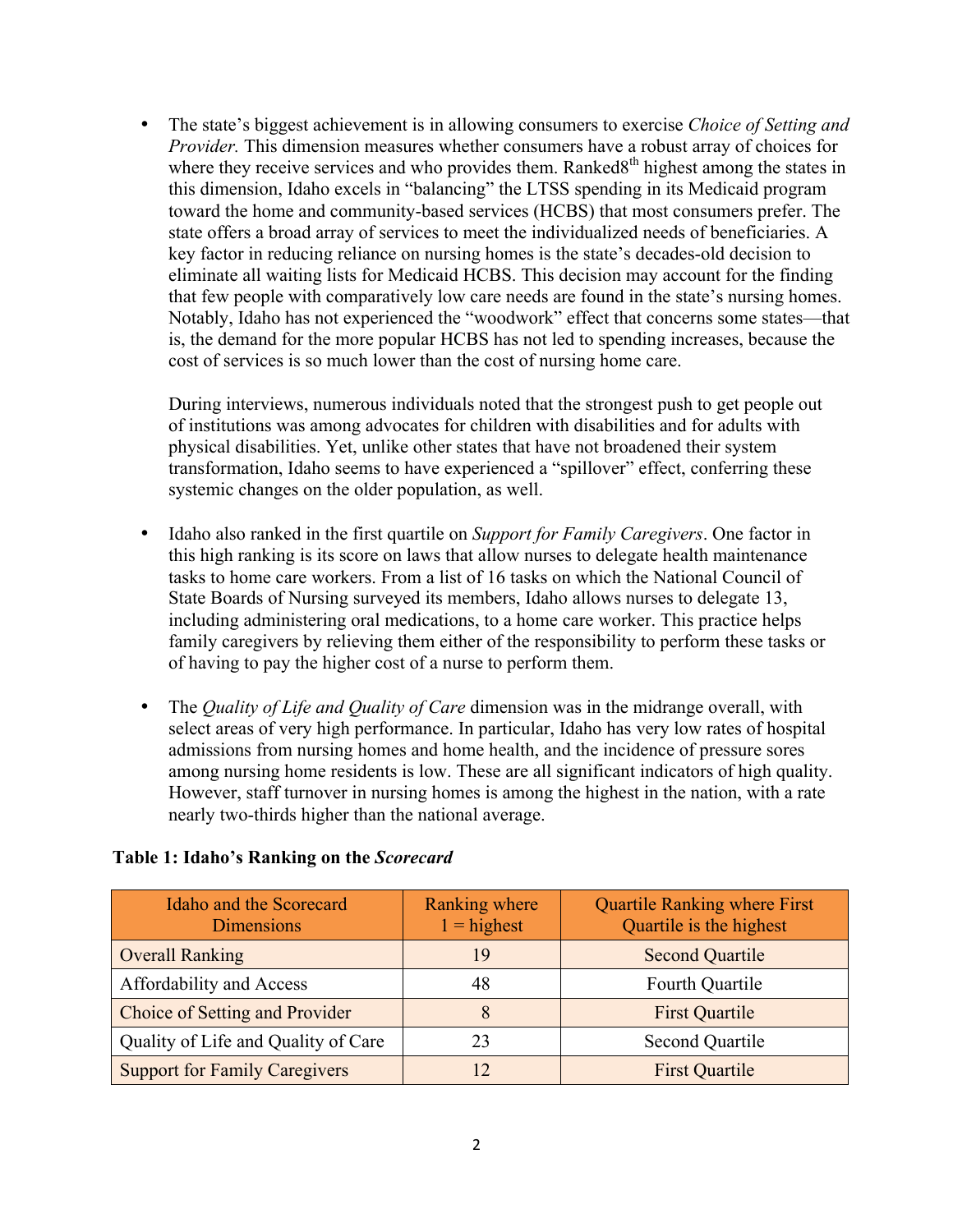Idaho's success in providing services in the home and community-based settings that most consumers prefer is the result of more than a decade's deliberate efforts to "balance" its Medicaid spending. In December 2003, Idaho's then-governor, Dirk Kempthorne, served as chair of the National Governors Association. He launched a national initiative called A Lifetime of Health and Dignity, designed to encourage community-based care and support family caregivers.<sup>2</sup> Such efforts were already under way in his state.

Yet Idaho faces a challenge in integrating the provision of services from its Medicaid program with those offered through the Commission on Aging. There are few formal linkages between these departments, which function under separate government agencies. As a result, eligibility determinations are not coordinated. This lack of integration is reflected in the state's low rank on access to services. At the time *Scorecard* data were collected, the state's ADRC consisted primarily of a website that consumers could turn to for information. However, the state intends to make concerted progress by designating the Area Agencies on Aging (AAAs) to be the local ADRCs for their regions. The goal is to provide consumers with a physical location they can visit to obtain assistance and information.

The state also has received a Money Follows the Person grant and intends to identify and transition nursing home residents who are able to return to a home or community-based setting.

## **Background**

The *Scorecard* is the first attempt to use a multidimensional approach to comprehensively measure state LTSS system performance overall and across diverse areas of performance. It describes the goals to aim for when considering both public policies and private sector actions that affect how a state organizes, finances, and delivers services and supports for people who need ongoing help with activities of daily living (ADLs), instrumental activities of daily living (IADLs), health maintenance tasks, service coordination, and supports to their family caregivers. The *Scorecard* examines state performance across four key dimensions of LTSS system performance: (1) *Affordability and Access*; (2) *Choice of Setting and Provider*; (3) *Quality of Life and Quality of Care*; and (4) *Support for Family Caregivers*. 3

Idaho offers an important example of a state that ranked in the upper half overall, but with mixed results across dimensions. With targeted improvements, this is a state that could be poised to move into the top quartile of performance, by building on its successes in the areas of choice, quality, and support for family caregivers.

Located in the Northwest, Idaho is geographically large, occupying a land mass greater than all of New England. But with a total population of just  $1.6$  million, $4$  its population density is among the lowest in the nation at 19 people per square mile, compared to a national average of  $87.4<sup>5</sup>$ 

 <sup>2</sup> National Governor's Association, *A Lifetime of Health and Dignity*, http://www.nga.org/files/live/sites/NGA/files/pdf/KEMPTHORNEINITIATIVE.pdf

<sup>3</sup> Adequate state-level data were not available to assess states' performance on a fifth dimension, *Effective* 

*Transitions and Organization of Care.* 4 U.S. Census Bureau, *State and County Quick Facts*, *http://quickfacts.census.gov/qfd/states/16000.html*. <sup>5</sup> Ibid.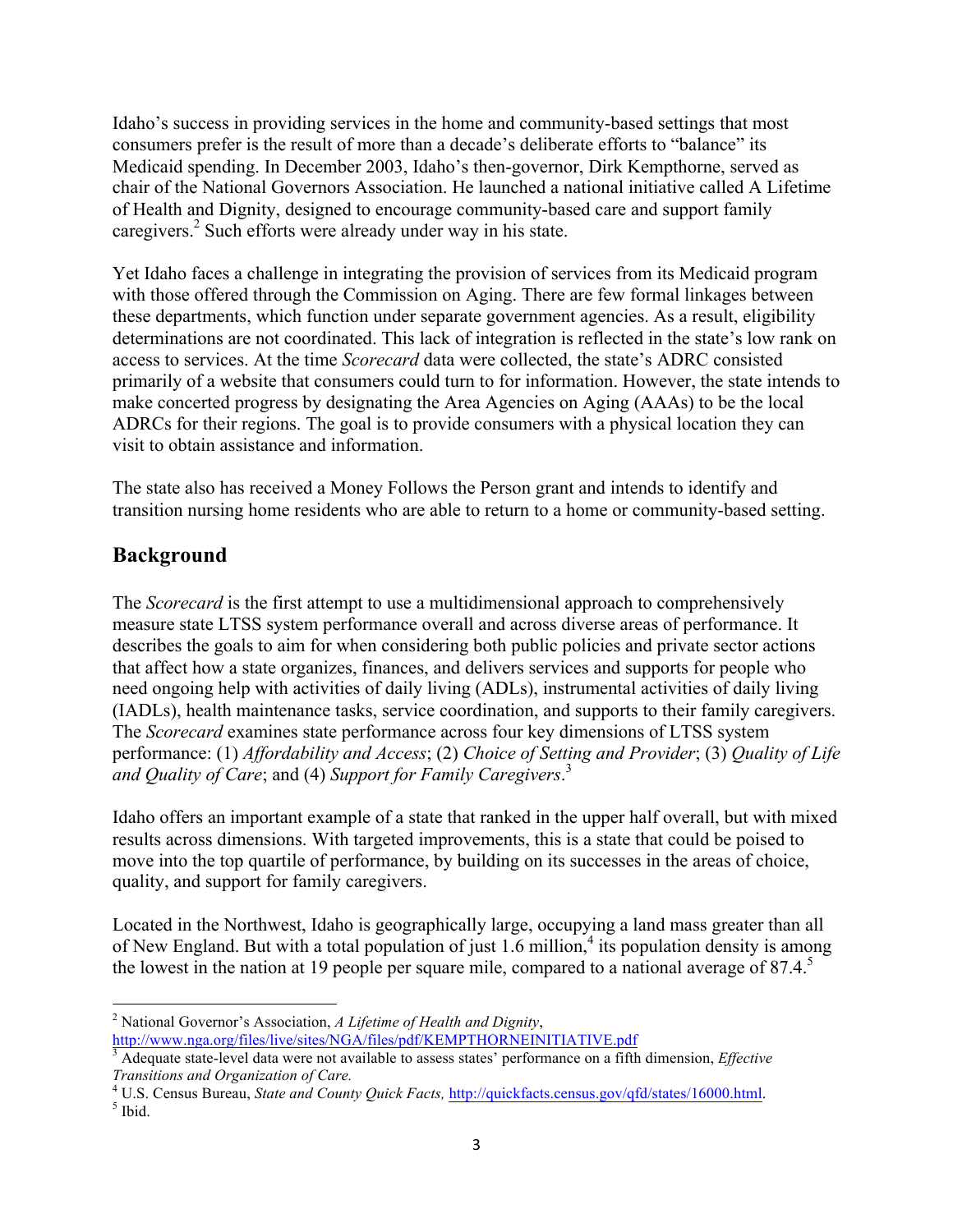Some 12.4 percent of the population was age 65 or older in 2010, just slightly below the national average of 13.0 percent.<sup>6</sup> The median household income of \$44,926 falls below the \$50,221 national median income. It also is lower than most of its neighboring states (Washington, Oregon, Nevada, Utah, and Wyoming), with only Montana having lower median income.7 The state is slightly below the national average of people age 18–64 with an ADL disability (1.7 percent compared with 1.8 percent), and significantly lower than the national average for older people with an ADL disability (6.9 percent compared with 8.8 percent).<sup>8</sup>

LTSS programs are administered in two agencies. The Department of Health and Welfare (DHW) administers Medicaid state plan and waiver services, as well as mental health, substance abuse, and services to people with developmental disabilities. It also oversees the Children's Health Insurance Program and health facility licensing. The Idaho Commission on Aging (ICOA) administers federally funded programs under the Older Americans Act (OAA) through a statewide network of six AAAs. The ICOA reports to the Executive Office of the Governor.

## **Methodology**

To better understand the context for Idaho's current *Scorecard* ranking and the state's plans for improvement, the authors conducted a site visit in February 2012. In addition to document reviews, data collection included participant observations and interviews. One researcher observed a focus group comprised of assisted living providers.

Interviews with multiple stakeholders included the following:

- State officials in ICOA, DHW, and the Governor's office
- LTSS providers, including home care, assisted living, and nursing home sectors
- Consumer, nonprofit, and academic stakeholders, including staff from AARP Idaho, Friends in Action, and researchers at the Center for the Study of Aging at Boise State University

Through these methods, we focused on factors that affect Idaho's performance in each of the *Scorecard's* four dimensions, with priority attention to selected indicators in the top and bottom quartiles. We also explored current or planned activities that might lead to improvement.

## **Current Status and Future Potential for Progress**

#### Affordability and Access

The dimension of *Affordability and Access* measures the extent to which individuals and their families can easily navigate their state's LTSS system, finding readily available, timely, and clear information to make decisions about LTSS. In a high-performing system, services are affordable for those with moderate and higher incomes, and a safety net is available for those

 $6$  Ibid.

<sup>7</sup> AARP Public Policy Institute analysis of 2009 American Community Survey, Public Use Microdata Sample. <sup>8</sup> All data are found in the *Scorecard* exhibits 15–17. http://www.longtermscorecard.org.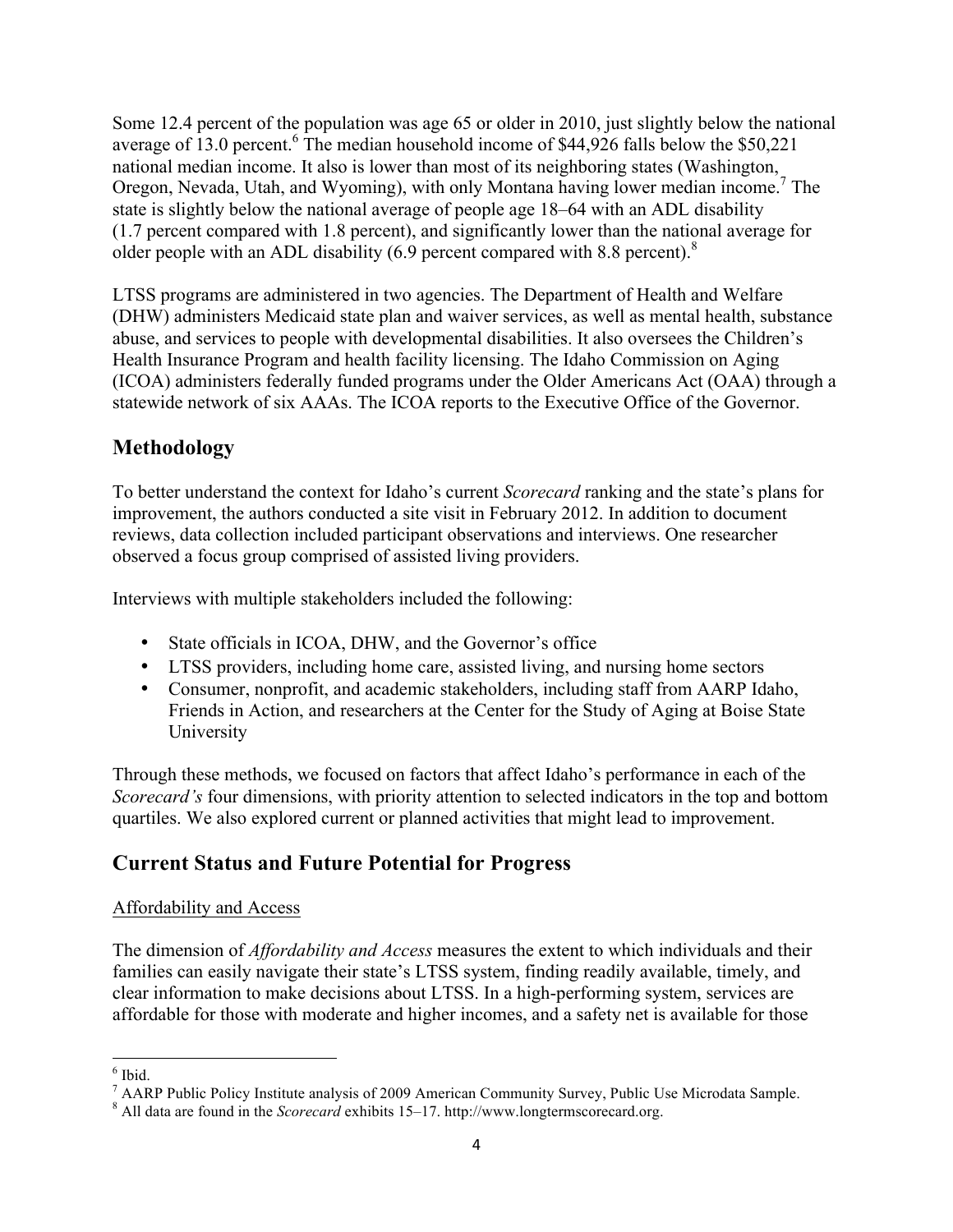who cannot afford services. Eligibility is determined easily and quickly, and the costs of LTSS do not impoverish the spouse of the person needing LTSS.

This dimension poses the greatest challenge to Idaho, particularly on the measures of access to services. The state's low rank of 48 is pulled down by two very low scores: the reach of the state's Medicaid program to low-income people with disabilities (ranked  $47<sup>th</sup>$ ) and the functionality of the state's ADRC system (ranked last in the nation). Numerous stakeholders noted that the state does not place a high value on conducting outreach to inform people about services for which they might be eligible.

State officials and others interviewed cited two reasons why the state ranked low on general Medicaid coverage to low-income people with disabilities, but much higher on the reach of the state's Medicaid LTSS services to this population (ranked  $17<sup>th</sup>$ ). First, Medicaid eligibility for the aged, blind, and disabled population is restrictive: To qualify, individuals may have income no higher than the federal Supplemental Security Income (SSI) level (\$698 per month for an individual in 2012). While Idaho uses a conservative Medicaid eligibility standard, it is not overly restrictive compared with other states.<sup>9</sup> However, Idaho is one of 17 states that do not have a "medically needy" program that allows access to Medicaid by people with high medical expenses.<sup>10</sup> Second, informants reported that the culture of Idaho values self-reliance, and attempting to maximize government benefits was not considered an Idaho tradition.

Once an individual has a level of disability sufficient to qualify for LTSS, the state's income eligibility criteria are substantially more generous. People may qualify for Medicaid nursing home or waiver services with incomes up to 300 percent of the SSI benefit rate. In a state like Idaho where incomes are comparatively low, a higher proportion of the population will be able to access LTSS services compared with other states in which income levels are higher.

Several factors explain the state's low rank on its ADRC system. Idaho piloted an ADRC in the northern part of the state in 2006, after receiving a federal grant; however, when the funds expired in 2008, the project was not continued. The state turned to a "virtual" ADRC system when it established a website designed to provide information about LTSS to the state's residents. Although the state intended to complement the web-based ADRC with staff in each of the state's AAAs who would be designated to perform ADRC functions, funding for such positions was never approved. The state does have a 211 Care Line that directs callers to the AAAs, but staff do not perform all the functions of more robust ADRCs, such as determining functional and financial eligibility for all available LTSS services. Moreover, state staff interviewed said they thought a virtual system made sense in a state with a large rural population. Thus, the information and referral website is called an ADRC, but does not provide all of the functions of a more fully functioning ADRC, such as planning and service coordination or eligibility tracking.

<sup>&</sup>lt;sup>9</sup> In 2009, for people who were aged, blind, or had a disability, the monthly income required to qualify for Medicaid in Idaho was \$707. In terms of the federal poverty level (FPL), Idaho was one of nine states that used a Medicaid financial eligibility level equal to 76 to 99 percent of the FPL Twenty-four states used a lower standard equal to 75 percent of the FPL, and 18 states used a higher standard. See Kaiser Commission, *Medicaid Financial Eligibility: Primary Pathways for the Elderly and People with Disabilities* (Washington, DC, February 2010) http://www.kff.org/medicaid/upload/8048.pdf.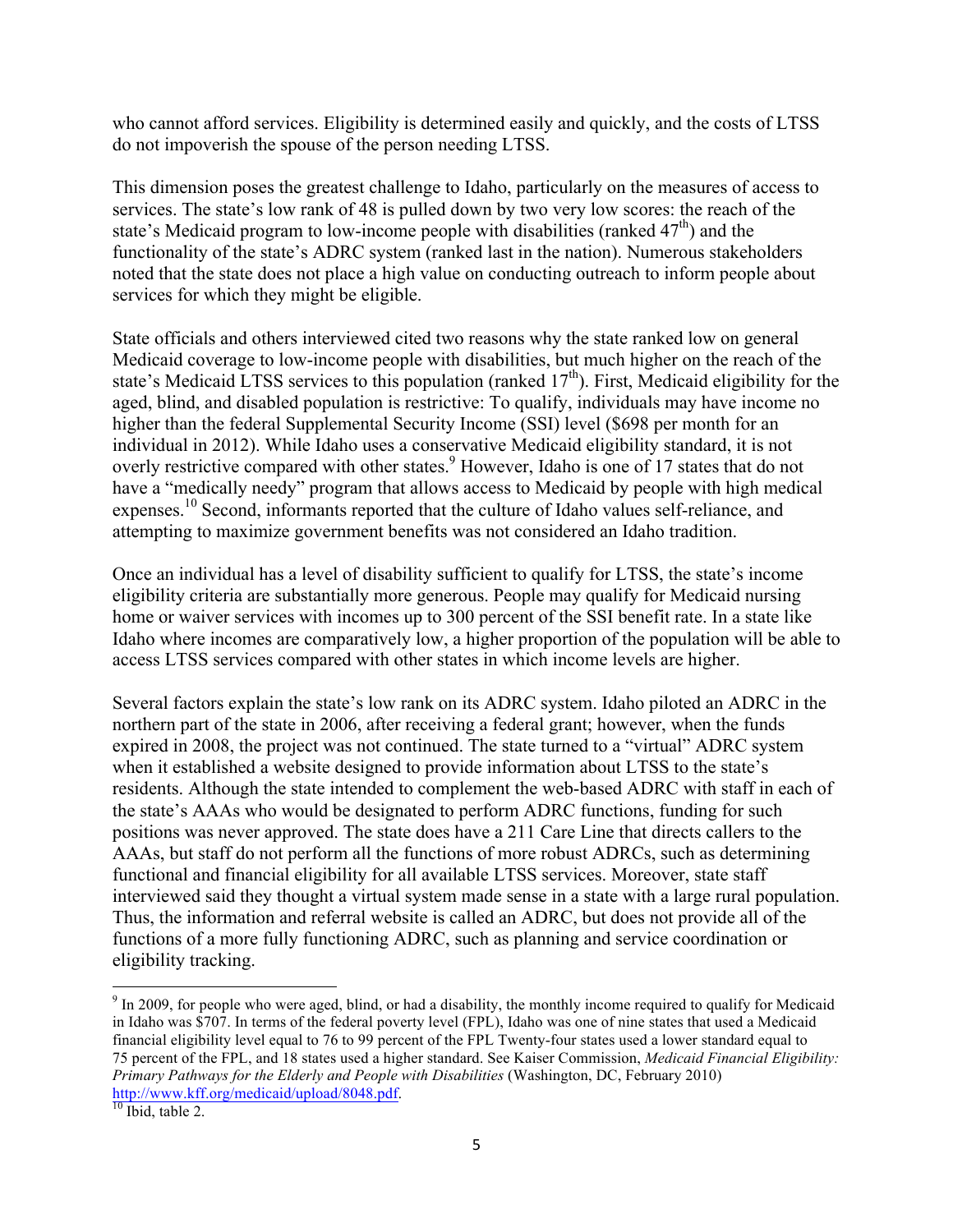In states with higher-ranked ADRCs, an individual can make one contact and arrange to be assessed for eligibility for the full range of services offered in the state—be they Medicaid, Older Americans Act, or state-funded. The ADRC may perform financial eligibility tests and arrange for functional eligibility determination, as well as provide counseling about alternatives to nursing homes and other services. Not only does Idaho lack these functions; given the comparatively low use of the Internet by people age 65 or older<sup>11</sup> (the population most likely to need LTSS), it is questionable whether a web-based system is an effective way to serve this population.

When interviewed, staff responsible for the ADRC program reported that they were planning to expand ADRC activities in the state's AAAs. The goal is to provide consumers with a physical location they can visit within their region to obtain assistance and information.

Stakeholders interviewed in Idaho repeatedly acknowledged that there is little overlap between the functions of the ICOA and the Medicaid department. One exception is the state's Money Follows the Person/ADRC supplemental grant, which features a collaborative relationship among Medicaid staff in the Department of Health and Welfare and Idaho Commission on Aging staff, as well as the State Independent Living Council. Moreover, there has been turnover in the leadership at the ICOA, and stakeholders expressed hope that services will improve under new leadership. The state could work on better interagency coordination to develop a more seamless system for consumers. Without better coordination between agencies, an individual may have to visit several different offices to determine the services for which he or she may qualify.

#### Choice of Setting and Provider

For well over a decade, the Idaho Medicaid program has emphasized the development of HCBS alternatives for people with disabilities. Multiple stakeholders described Idaho as a western "frontier" state in which independence is of paramount importance to its residents. This frontier culture is credited with the impetus for Idaho's movement toward balancing its Medicaid LTSS system toward HCBS. The state also recognized that the cost of providing HCBS was less than the cost of maintaining an individual in a nursing home and made a policy decision more than a decade ago that it would not maintain waiting lists for HCBS waiver services.

The state's refusal to place eligible individuals on a waiting list for HCBS is a significant public policy decision. State officials interviewed called this "the right policy to have." They said that it was not logical to have a system that would pay for more expensive nursing home services and *not* pay for HCBS. These policy choices are a major factor in Idaho's first quartile rankings in three key indicators of choice:

• Percentage of Medicaid and state-funded LTSS spending going to HCBS for older people and adults with physical disabilities  $(2009)$ —ranked 11<sup>th</sup>

<sup>&</sup>lt;sup>11</sup> According to research by the Pew Internet Project, Internet use by people age  $65+$  in 2009 was just over half that of all people age 18+ (38 percent compared with 74 percent). http://www.pewinternet.org/Infographics/2010/Internet-acess-by-age-group-over-time.aspx.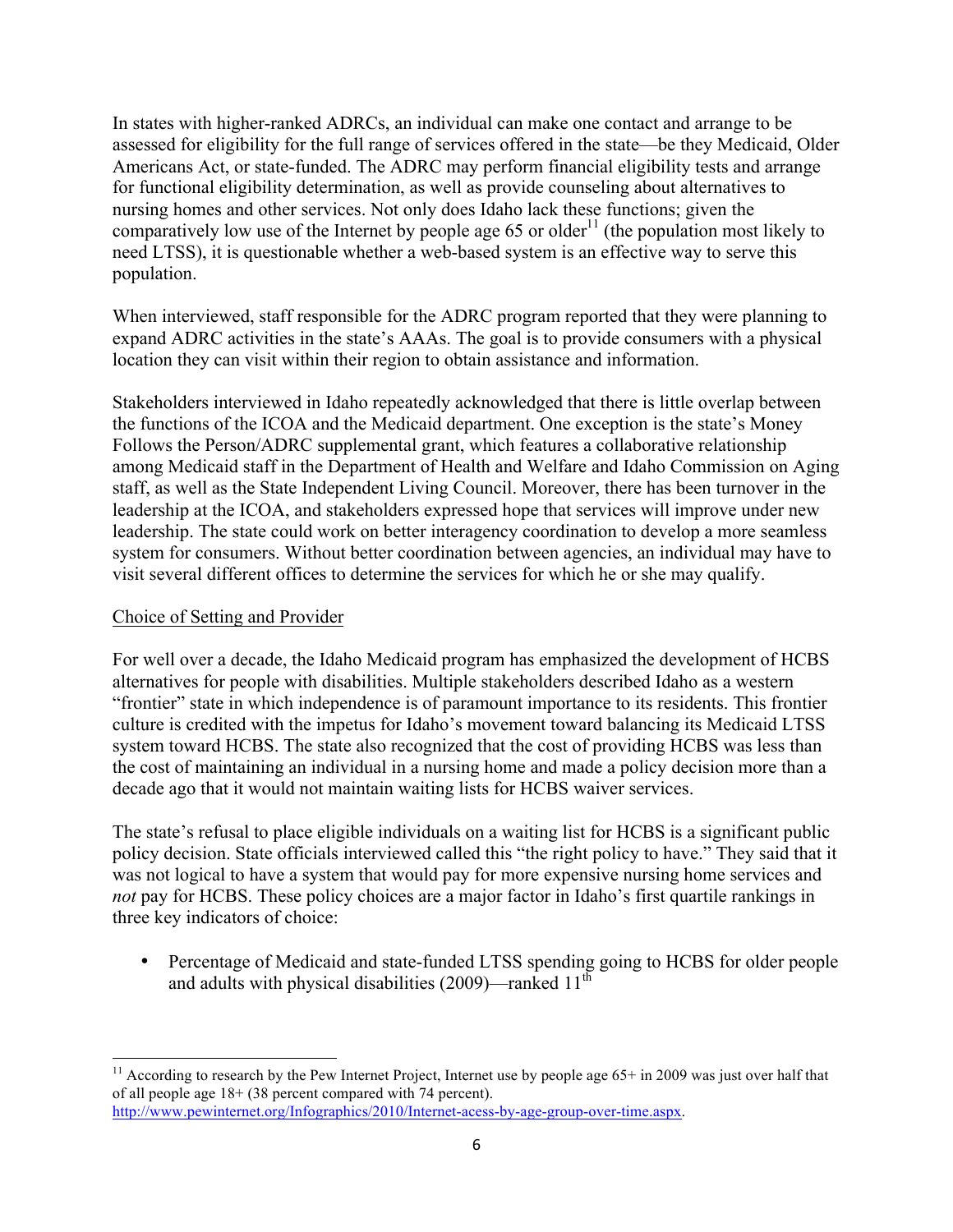- Percentage of new Medicaid LTSS users first receiving services in the community  $(2007)$ —ranked  $8<sup>th</sup>$
- Percentage of nursing home residents with low care needs  $(2007)$ —ranked  $7<sup>th</sup>$

As noted above, Idaho scored well on the percentage of new Medicaid users first receiving services in the community. Idaho Medicaid staff attributed this to efficient work by state field offices. The Division of Welfare processes all applications for Medicaid. Applications by people who may need LTSS are all processed by one field office in Lewiston. If a person appears to meet Medicaid's functional eligibility criteria for LTSS, the Lewiston office sends a form to one of the seven field offices run by the long-term care unit. A nurse reviewer from one of the offices then goes out and meets with the person to assess LTSS needs. This is an efficient process and results in two-thirds of all new Medicaid LTSS users getting HCBS as their first Medicaid service.

Some states have feared that making HCBS as readily available as nursing homes would result in a "woodwork" effect; that is, if people could obtain the more desirable HCBS, even those who would refuse nursing home placement would come forward to claim HCBS. But Idaho has been able to control its Medicaid LTSS spending, even as the older population has grown.<sup>12</sup> The nursing home population has declined<sup>13</sup> while the number of people served through HCBS has grown. In fact, the nursing home occupancy rate in Idaho, at 78 percent, is below the national average of 83 percent.<sup>14</sup> Data provided by DHW show the Medicaid HCBS cost per person (for both waiver and nonwaiver services among the aged and disabled population) in 2009 at \$20,045 per year. By comparison, the annual Medicaid nursing home cost for this population is twice as high, \$40,660.<sup>15</sup>

Another factor that has stymied attempts to balance Medicaid spending toward HCBS in other states is resistance by nursing home providers, who hold great influence over state legislators in some states. Stakeholders noted that opposition by nursing home providers was not a major factor impeding Idaho's movement away from institutional services. The basic decision to emphasize HCBS was made 15 years ago, and the industry fought it at that time but lost, said one person interviewed. One possible explanation for the relative satisfaction of nursing home providers in Idaho is that the Medicaid reimbursement rate for nursing homes is above the national average (\$194 per day in Idaho, compared with \$178 per day nationally), and fairly close to private-pay rates, which are near the average (\$214 per day in Idaho, compared with \$213 nationally).<sup>16</sup> The American Health Care Association publishes an annual report showing the shortfalls between nursing home costs and what nursing homes are paid by Medicaid. In 2008, Idaho was the only state whose homes were reported to have been paid more than their

http://www.ahcancal.org/research\_data/oscar\_data/NursingFacilityPatientCharacteristics/Forms/AllItems.aspx. 14 Comparative data on nursing facilities are available from the Research Department of the American Health Care

Association. See data for December 2011, http://www.ahcancal.org/research\_data/oscar\_data/Pages/default.aspx.<br><sup>15</sup> Information obtained from State of Idaho staff on February 9, 2012.<br><sup>16</sup> AARP, *Across the States*, 2012 (W

<sup>&</sup>lt;sup>12</sup> Idaho's population age  $65+$  grew by 60 percent between 1990 and 2010. PPI calculation based on U.S. Census data from Lisa Hetzel and Annetta Smith, *The 65 Years and Over Population: 2000* (October 2001), and Lindsay M. Howden and Julie A. Meyer, *Age and Sex Composition: <sup>2010</sup>* (May 2011). <sup>13</sup> American Health Care Association,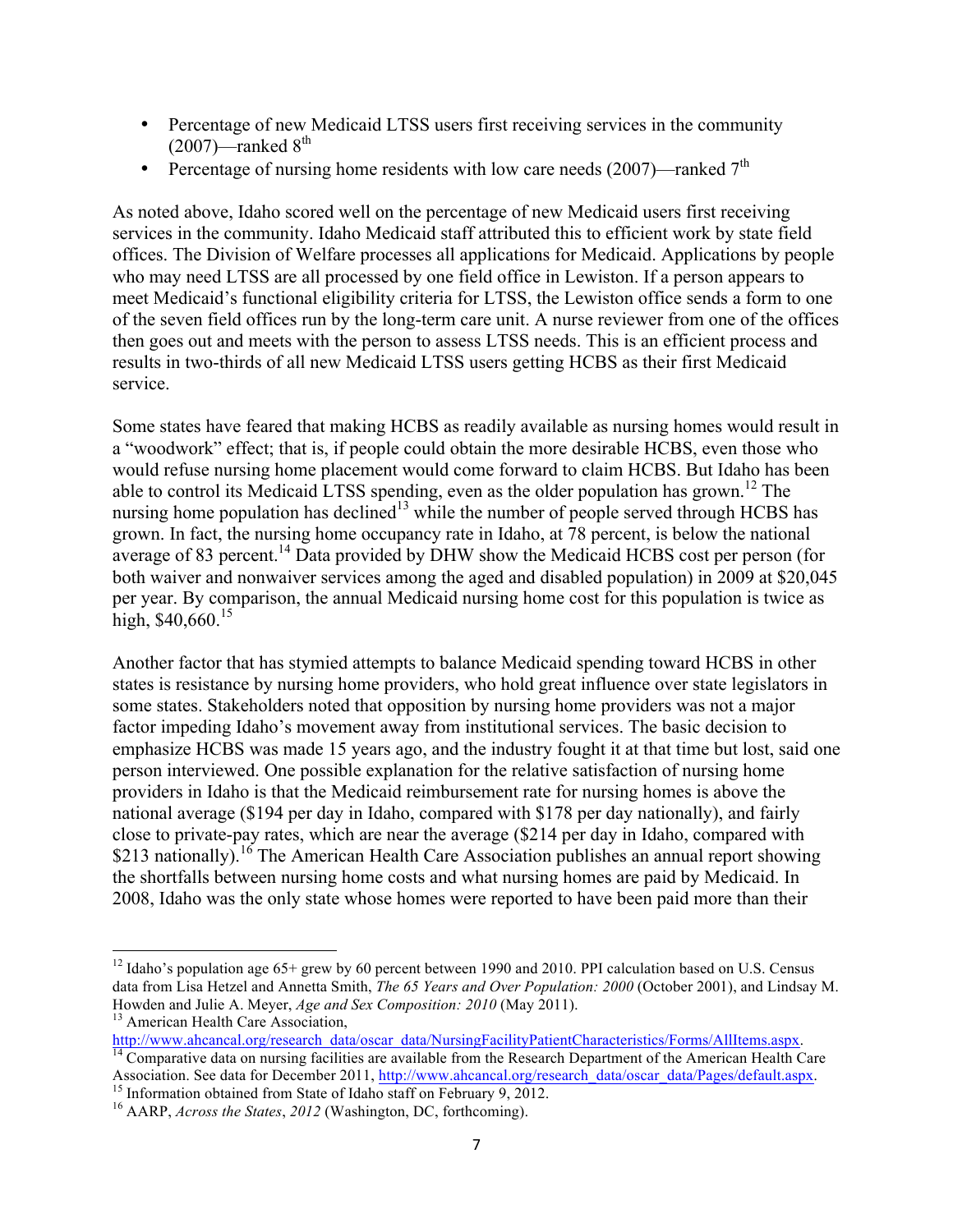average cost per day.<sup>17</sup> It is possible that higher reimbursement rates are needed because those who remain in the state's nursing homes are likely to have higher than average acuity levels.

Idaho also has a large supply of assisted living and residential care units (ranked  $3<sup>rd</sup>$ ). Idaho has encouraged two residential models. First, as of January 2012 there were about 348 assisted living facilities in Idaho, with 8,839 licensed beds.<sup>18</sup> These facilities range in size from 6 to 148 beds. Like other states that have strong residential programs (such as Oregon and Washington), Idaho has supported this industry by providing Medicaid reimbursement for eligible residents. In Idaho, about 39 percent of the people in assisted living residences are paid for by Medicaid.<sup>19</sup> This is nearly double the national rate of 19 percent.<sup>20</sup> Perhaps in recognition of the changing mode of service delivery, the Idaho nursing home and assisted living associations merged in 2007 to work together on issues of common concern, a trend that also is observed in other states.

As of January 2012, Idaho also has developed approximately 2,200 Certified Family Homes. A fraction of the homes are for older people and adults with a physical disability; most are for people with intellectual and/or developmental disabilities, who would otherwise be in intermediate care facilities for people with developmental disabilities. Some 80 percent of these homes consist of people providing services to family members. These Certified Family Homes provide a family-style living environment for adults who need some assistance with ADLs but do not require a more restrictive institutional setting. Usually there are one or two adult residents, each of whom has a care plan designed to meet his or her individual needs. The homes are licensed by the state; in January 2011, approximately 3,200 people were living in these homes.<sup>21</sup>

In addition to residential programs, Idaho currently provides LTSS to people using 1915(c) Medicaid waivers. Idaho has one waiver for people who are older than 65 years of age or who have physical disabilities, known as the AD (aging and disability) waiver. From October 1, 2008, to September 30, 2009, 8,863 unique individuals received services through this AD waiver.

Appendix B contains waiver statistics for the period referenced above. The statistics show that, among the two waivers, 28 services were offered to 11,379 people. While 8 services were used by more than 1,000 people each, the other 20 services were used by fewer than 1,000 people. Indeed, 13 services were used by fewer than 100 people each. What this implies is that Idaho has found a way of individualizing services for people with particular conditions. The breadth of services and the state's ability to target them is a notable strength of the HCBS program.

 <sup>17</sup> Eljay, LLC, *A Report on Shortfalls in Medicaid Funding for Nursing Home Care*, A Report Prepared for the American Health Care Association (Washington, DC, December 2010), table 1, http://www.ahcancal.org/research\_data/funding/Pages/default.aspx

<sup>18</sup> Information obtained from Idaho staffs, January 2012. See also Idaho Department of Health and Welfare, *Facts Figures Trends 2010-2011* (Boise, January 2011), p. 26,

http://www.healthandwelfare.idaho.gov/LinkClick.aspx?fileticket=6skMs2-Ksgk%3D&tabid=1127.<br><sup>19</sup> Idaho Department of Health and Welfare, *Facts Figures Trends 2010-2011*.<br><sup>20</sup> C. Caffrey, M. Sengupta, E. Park-Lee, A. Moss,

*Residential Care Facilities: United States, 2010*, NCHS Data Brief No. 91 (April 2012),

http://www.cdc.gov/nchs/data/databriefs/db91.pdf. <sup>21</sup> Idaho Department of Health and Welfare, *Facts Figures Trends 2010-2011*, p. 27.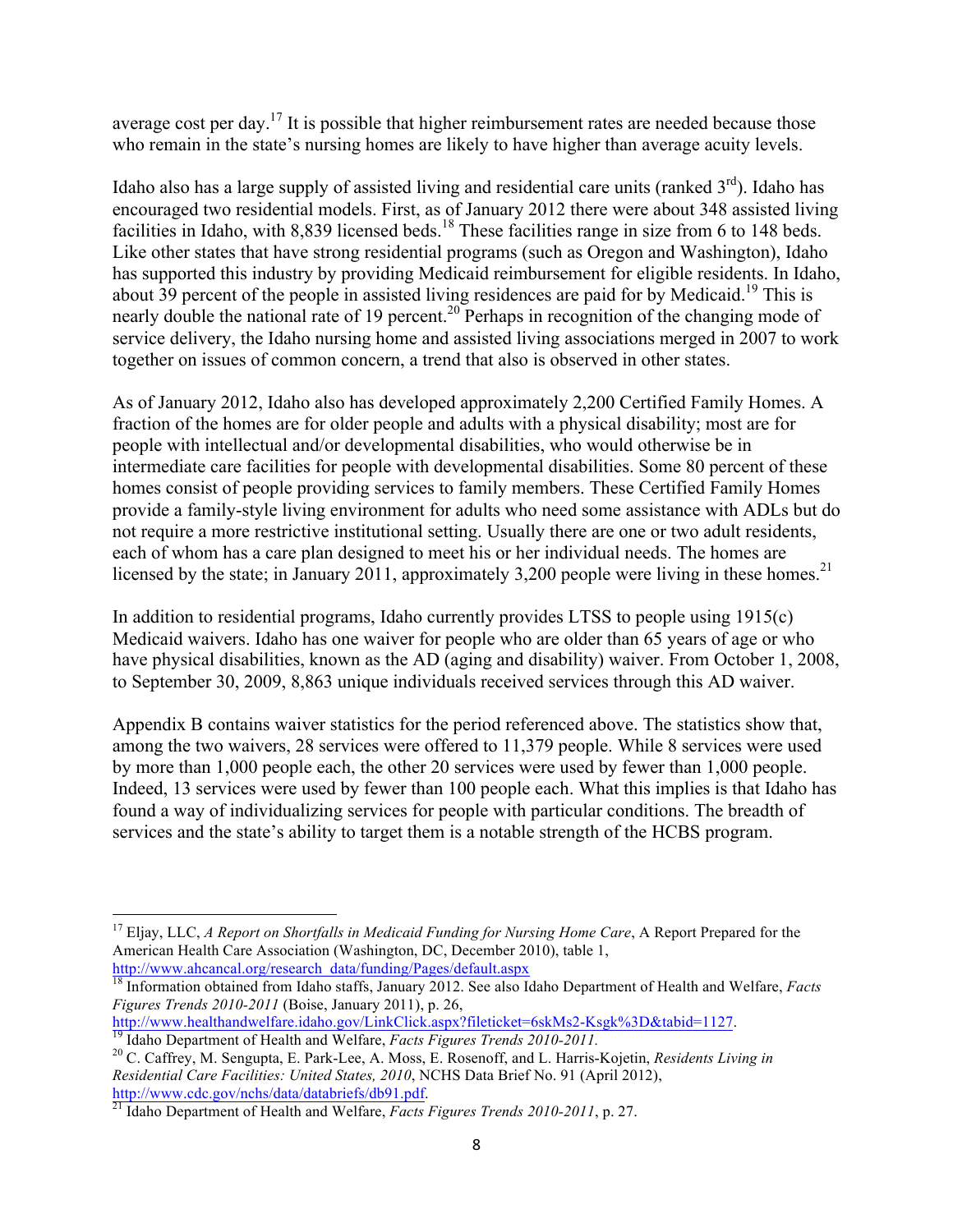Another factor in Idaho's strong ranking on the choice dimension was noted in interviews. Numerous informants stated that advocacy among parents of children with intellectual disabilities is strong in the state and was a major force in moving away from an institutional model of service delivery. According to one individual, in a small state like Idaho, it is relatively easy for advocates to get the attention of their state legislators. However, in some states, strong advocacy to transform LTSS delivery for people with intellectual disabilities has not translated to system improvements for the older population. For example, in New Hampshire, a state that has virtually eliminated institutional services for people with intellectual disabilities, the *Scorecard* found that only 20.3 percent of the state's Medicaid LTSS spending for older people and adults with physical disabilities goes to HCBS. Thus, New Hampshire ranked  $43<sup>rd</sup>$  on this indicator.<sup>22</sup> In Idaho, however, it appears that there was a "spillover" effect: These policy improvements were conferred on the older population as well, despite what appears to be limited advocacy on behalf of older people for LTSS issues.

Despite Idaho's many strengths, people interviewed did not cite a written vision or philosophy codified in statute or regulation that guides the state's mission in providing LTSS. The vision appears to be a shared understanding among state policymakers, developed through 15 years of work on LTSS programs. However, the Idaho Administrative Code describes Medicaid HCBS waiver services as follows:

Idaho's elderly and physically disabled citizens should be able to maintain selfsufficiency, individuality, independence, dignity, choice, and privacy in a cost-effective home-like setting. When possible, services should be available in the consumer's own home and community regardless of their age, income, or ability and should encourage the involvement of natural supports, such as family, friends, neighbors, volunteers, church, and others.23

Idaho ranked in the fourth quartile (41) on the indicator "tools and programs to facilitate consumer choice." The state received this low score because it does not use "presumptive eligibility" to speed up access to HCBS; at the time the *Scorecard* was developed, it did not have a federal Money Follows the Person (MFP) grant to transition people out of nursing homes, and it did not provide "options counseling" to help people access alternatives to nursing homes. To improve, Idaho could consider using these tools. Since the *Scorecard*'s publication, Idaho has applied for and received an MFP grant, an indication that it hopes to continue moving toward greater choice for its LTSS population.

Idaho's MFP program has modest goals in terms of the number of people it anticipates transitioning from institutions: 325 people over the six-year period from 2011 through  $2016.^{24}$  In explaining why this goal is appropriate, state staff point out that acuity is high in Idaho nursing

<sup>&</sup>lt;sup>22</sup> It is worth noting that on March 2, 2012, the Centers for Medicare & Medicaid Services announced that New Hampshire was approved as the first state to receive federal funds to implement the Balancing Incentive Payment Program, an initiative that gives financial incentives to qualifying states to help them achieve better balance in their<br>Medicaid LTSS program toward HCBS. See http://www.cms.gov/apps/media/press/release.asp?Counter=4296. <sup>23</sup> Idaho Administrative Code IDAPA 16.03.10, Department of Health and Welfare Medicaid Enhanced Plan

Benefits, http://adminrules.idaho.gov/rules/current/16/0310.pdf.<br><sup>24</sup> Information obtained from state staff on February 9, 2012.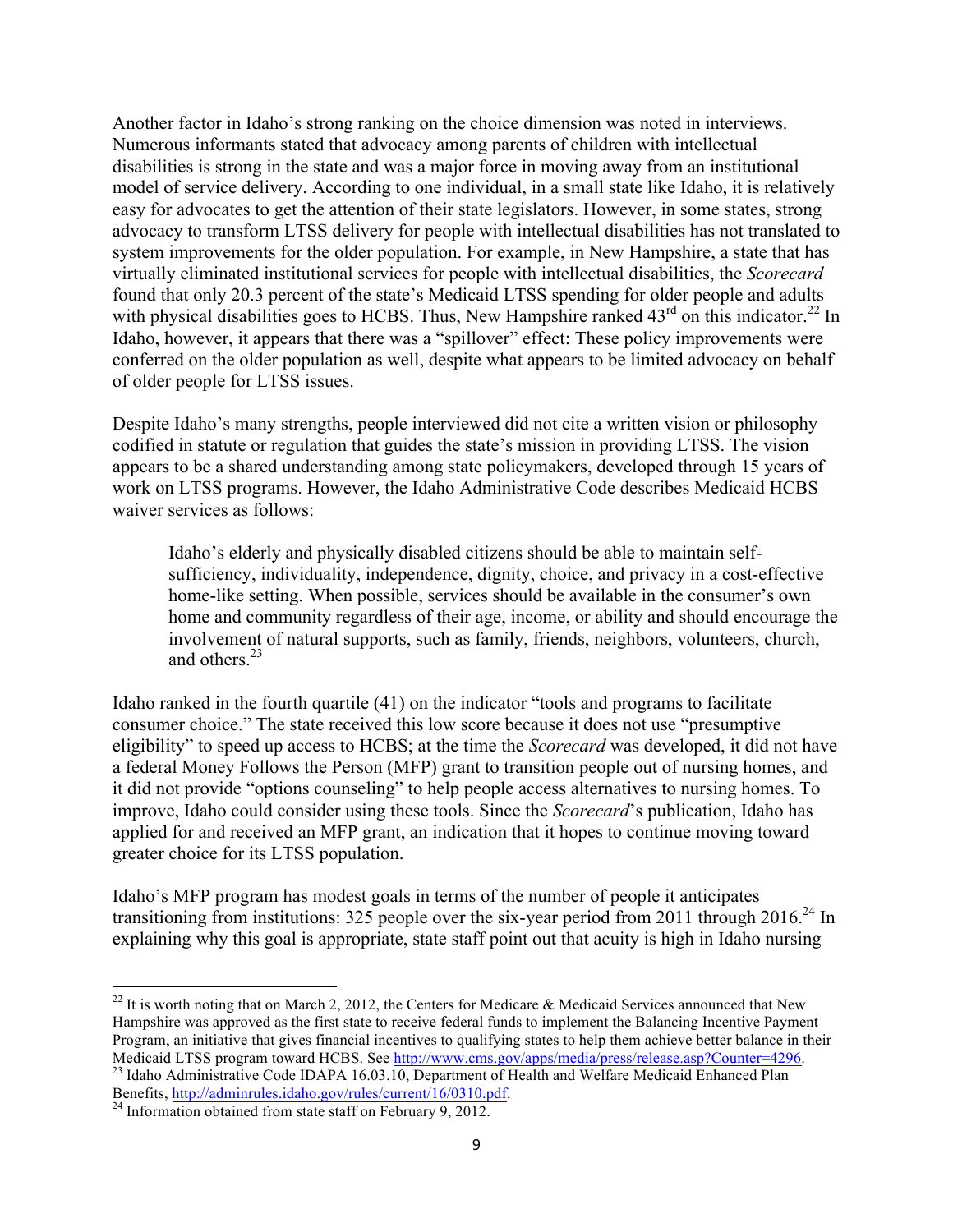homes. They contend that, after years of emphasizing HCBS, Idaho already has diverted most people who, in other states, would be candidates for nursing home transition programs.

#### Quality of Life and Quality of Care

While Idaho scored right around the midpoint on the quality dimension  $(23<sup>rd</sup>)$ , many of the indicators that comprise this dimension were either very high or very low, indicating areas of both success and challenge. Among Idaho's strengths were high rankings for having relatively low rates of hospital admissions from both nursing homes (ranked  $8<sup>th</sup>$ ) and home health (ranked  $5<sup>th</sup>$ ). Nursing home residents in Idaho also have a low incidence of pressure sores (ranked  $9<sup>th</sup>$ ) an indicator of high-quality care.

Regarding hospital admission rates, two people interviewed pointed to the effective tools provided by Qualis, the quality improvement organization operating in Idaho and neighboring Washington, which also ranked in the first quartile on low rates of hospital admissions. Qualis was said to provide clear materials in a simple and easily understood format, helping both professionals and laypeople identify indicators that can lead to a hospital admission. An examination of the materials confirmed these comments. An emphasis on self-management of chronic disease also was noted. In addition, both state and industry staff interviewed said that the nursing home surveyors in Idaho are exceptionally vigilant, strictly enforcing federal requirements.

However, one area of low performance was the percentage of high-risk home health patients who have a plan of care to prevent pressure sores (ranked  $44<sup>th</sup>$ ). A home health provider suggested that this result could be due to changes in the way these questions were asked when the OASIS C survey was implemented. Training on OASIS C has not been offered in Idaho and, thus, staff members who have been trained on it had to travel out of state. It was suggested that providers in the more rural parts of the state may not have been trained in interpreting OASIS C questions.

Another quality indicator on which Idaho ranked low  $(45<sup>th</sup>)$  was on staff turnover in nursing homes. At an annual rate of 72 percent, Idaho's turnover rate was nearly two-thirds higher than the national median of 47 percent. Stakeholders varied in their thoughts about this high turnover rate. Some suggested that low wages and few benefits were a factor; others suggested that the zealousness of the survey process was demoralizing for workers. Informants also noted that the data were from 2008 and that turnover was likely to have decreased as the economy suffered, although this factor is likely to have affected most states.

Although continuity of care is often considered an important factor in quality, quality measures in Idaho's nursing homes do not appear to have suffered. One factor may be the generally high staffing levels. For example, Idaho nursing homes reported providing 4.30 hours of direct care per patient day compared with the national average of 3.66 hours; 0.56 hours a day of care by registered nurses compared with the national average of 0.44 hours; and 2.92 hours a day of care by aides compared with the national average of 2.42 hours.<sup>25</sup> Even though Idaho nursing home

<sup>&</sup>lt;sup>25</sup> Comparative data on nursing facilities are available from the Research Department of the American Health Care Association, http://www.ahcancal.org/research\_data/oscar\_data/Pages/default.aspx.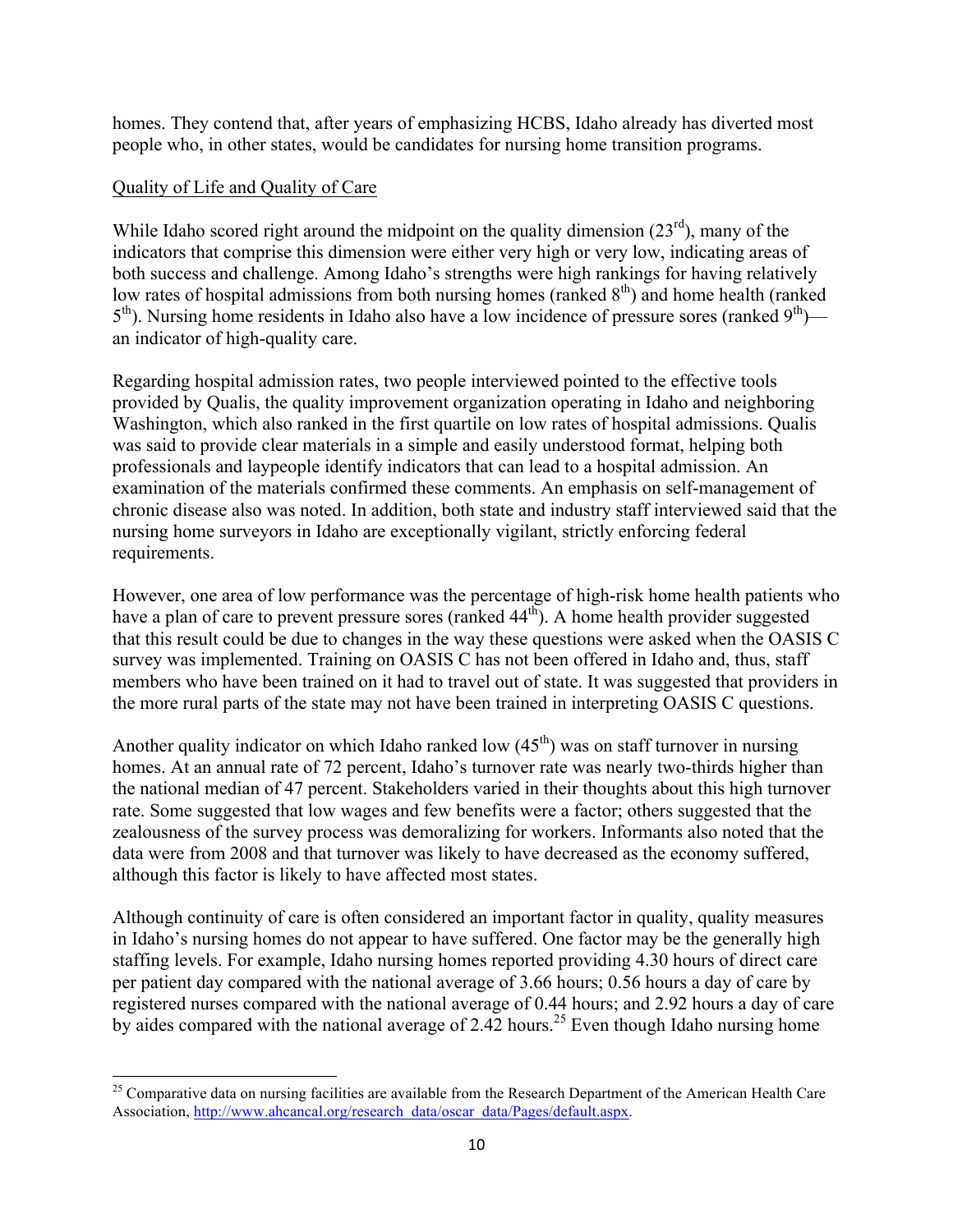residents exhibit higher than average levels of ADL dependency (4.16 compared with a national average of 4.08), quality remains high. $^{26}$ 

One reason cited for the high staff hours is that when the state has to make Medicaid cuts, it spares the direct-care staff who provide hands-on services to residents and instead cuts other parts of nursing home reimbursement. This is an understandable reimbursement policy, since it emphasizes direct care to residents and makes cuts in administration, operating expenses, or indirect care areas.

#### Support for Family Caregivers

Although Idaho ranked in the first quartile on the caregiving dimension, its score is composed of both high and low ranks. One high rank is on the state's policies for allowing nurses to delegate health maintenance tasks to home care workers. From a list of 16 tasks, nurses are allowed to delegate 13, including administering oral medications, to home care workers.<sup>27</sup> Idaho also ranked very high  $(6<sup>th</sup>)$  on the percentage of caregivers who say they usually or always get needed support. Some stakeholders regarded this finding with skepticism. They suggested that people are simply unaware that there might be programs to help them in their role as family caregivers. Many stakeholders noted that there is a pervasive view in the state that family members *should* be the ones to provide care, rather than turning to the government for help. They posit that low expectations could lead to this high rank. It also is possible that large families and strong social networks help provide support to family caregivers.

However, informants noted that there is a great need for programs and services to support family caregivers in Idaho. In fact, on the indicator "legal and system supports for family caregivers," Idaho ranked at the bottom of the third quartile  $(36<sup>th</sup>)$ . While few states have enacted laws that protect caregivers from employment discrimination or mandate paid family or sick leave, 35 states scored higher than Idaho on other components of this indicator. For example, the level of financial protection that Idaho provides to the spouses of Medicaid beneficiaries who receive HCBS waiver services is limited. In addition, while the needs of caregivers are assessed, there are few services that help them. Moreover, it was suggested that the tool used to assess caregivers is the same assessment instrument used to determine Medicaid eligibility for the person who receives services and may not adequately identify the needs of caregivers.

While the state pays for caregiver respite services through both its Medicaid program and the National Family Caregiver Support Program administered through the ICOA, state officials in both agencies noted that few people take advantage of it. It is unclear whether this is because, as some suggested, families don't want a "stranger" coming into their loved one's home, or because the state does not actively promote these services. While state spending for respite services was not measured in the *Scorecard*, it is an area in which better coordination between Medicaid and ICOA services would enhance the ability of caregivers to learn about services that are available to help them.

<sup>&</sup>lt;sup>26</sup> Ibid.<br><sup>27</sup> From the list of 16 tasks in the survey, nurses in Idaho may not delegate those that involve injections (via prefilled insulin or insulin pen, drawing up insulin for dosage measurement, or administering intramuscular injection medications).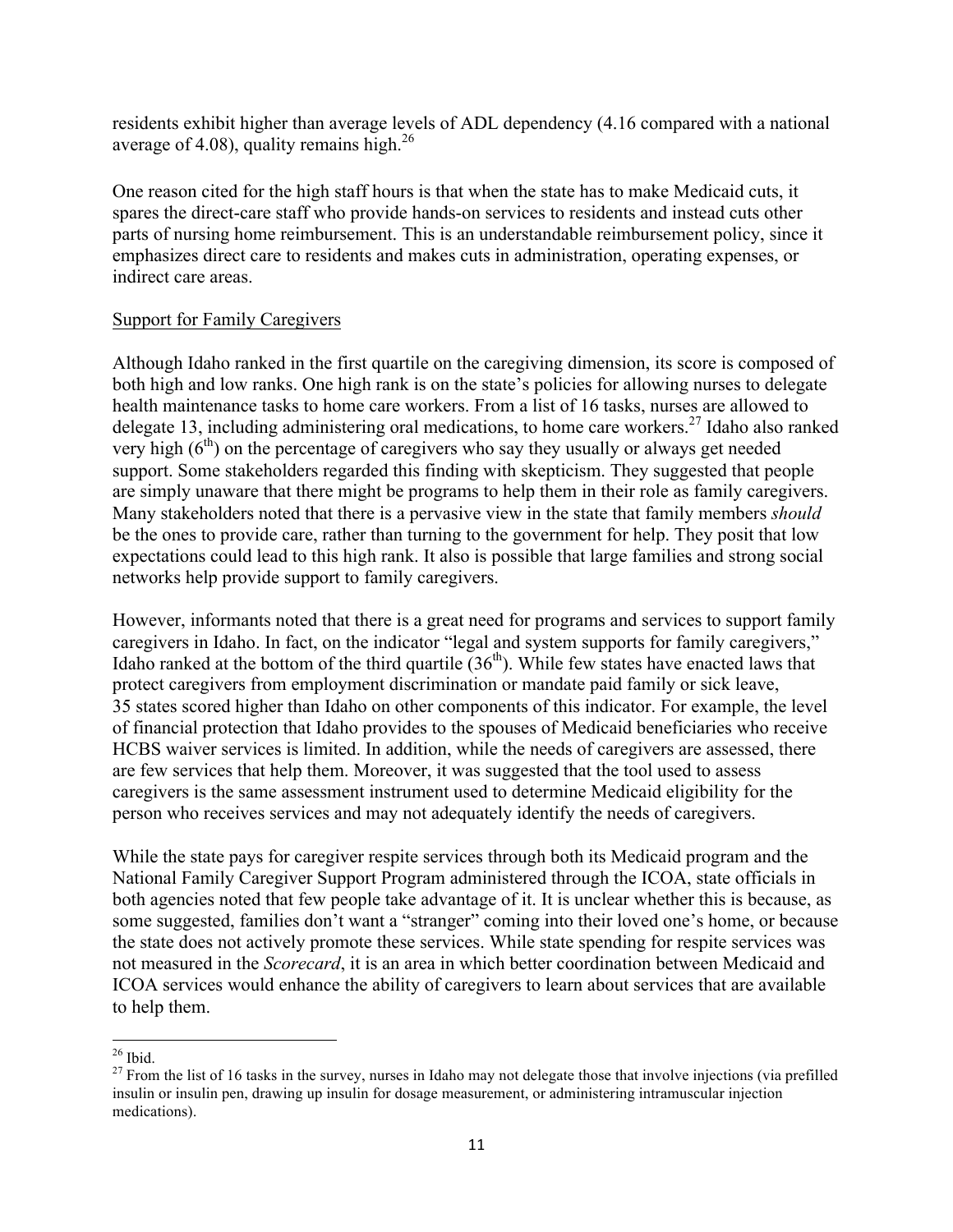### **Summary and Conclusions**

Idaho's most notable policy achievement in the area of LTSS is its effectiveness in balancing services toward the HCBS that most consumers prefer. Its percentage of spending on Medicaid HCBS exceeds the national mean by nearly 50 percent (44 percent compared with 30 percent), and more than two-thirds of new Medicaid users (68 percent) receive services first in HCBS settings, compared with 50 percent nationally. Through advocacy by the parents of children with intellectual disabilities, the state has effectively ended its institutional bias by eliminating waiting lists for HCBS for people of all ages and disabilities. This is a direction that other states could learn from. It has not led to an unmanageable "woodwork effect" as many states fear. Rather, the substantially lower cost of HCBS compared to nursing homes allows Idaho to serve more people at lower cost.

However, the state has significant challenges in building a more seamless and accessible system for consumers of all income levels and types of disabilities. While a predominantly rural state with low population density may face difficult challenges in establishing an effective ADRC, others have done so. For example, South Dakota and Montana scored  $16^{th}$  and  $25^{th}$ , respectively, on their ADRC function. This is an area of challenge for Idaho, and one that state officials said they intend to address.





*Support for this research was provided, in part, by The Commonwealth Fund and The SCAN Foundation.*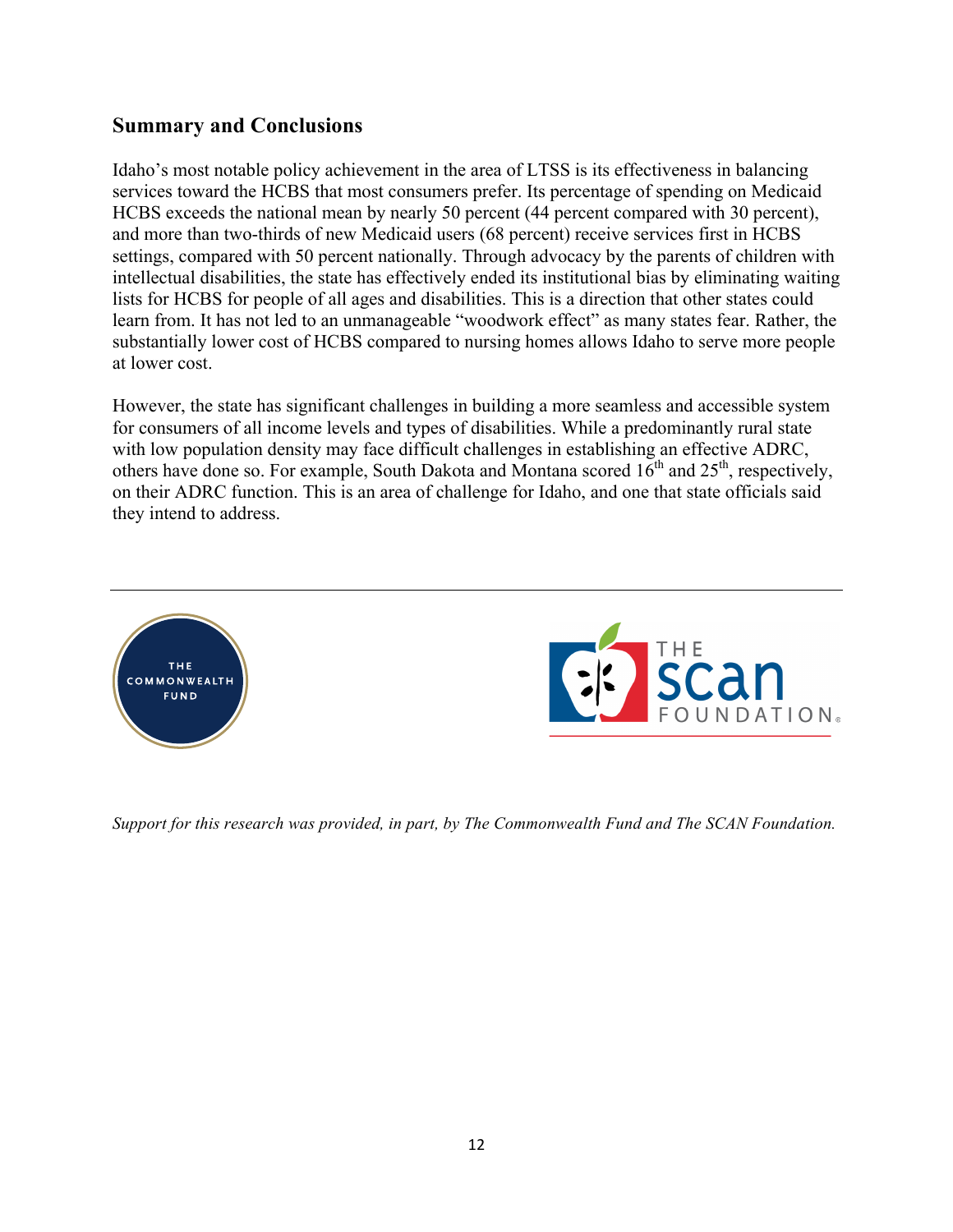## Appendix A

# Idaho's Ranking on Each of the 25 indicators

|                                                                                                                                                                   |             | <b>State</b> |               | Top 5<br><b>States</b> | <b>Best</b><br><b>State</b> |      |
|-------------------------------------------------------------------------------------------------------------------------------------------------------------------|-------------|--------------|---------------|------------------------|-----------------------------|------|
| <b>Dimension and Indicator</b>                                                                                                                                    | Year        | Rate         | <b>Median</b> | <b>Average</b>         | Rate                        | Rank |
| <b>Affordability and Access</b>                                                                                                                                   |             |              |               |                        |                             | 48   |
| Median annual cost for private-pay<br>nursing home resident, as percentage of<br>median household income, age 65                                                  | 2010        | 231          | 224           | 171                    | 166                         | 30   |
| Median annual cost for private-pay home<br>care, as percentage of median household<br>income, age 65                                                              | 2010        | 87           | 89            | 69                     | 55                          | 18   |
| Private long-term care insurance policies<br>in effect per $1,000$ population, age $40$                                                                           | 2009        | 36           | 41            | 150                    | 300                         | 33   |
| Percentage of low-income adults at or<br>below 250% of poverty level with ADL<br>disability and enrolled in Medicaid or<br>other public health insurance, age 21  | 2008-<br>09 | 44.3         | 49.9          | 62 2                   | 63.6                        | 47   |
| Medicaid LTSS participant years per 100<br>adults with ADL disability in nursing<br>homes or living in the community at or<br>below 250% of poverty level, age 21 | 2007        | 40.3         | 36.1          | 63.4                   | 74.6                        | 17   |
| Ability to access LTSS system through<br>ADRC or other single entry point<br>(composite indicator, rated on 0–12 scale)                                           | 2010        | $\mathbf{1}$ | 7.7           | 10.5                   | 11                          | 51   |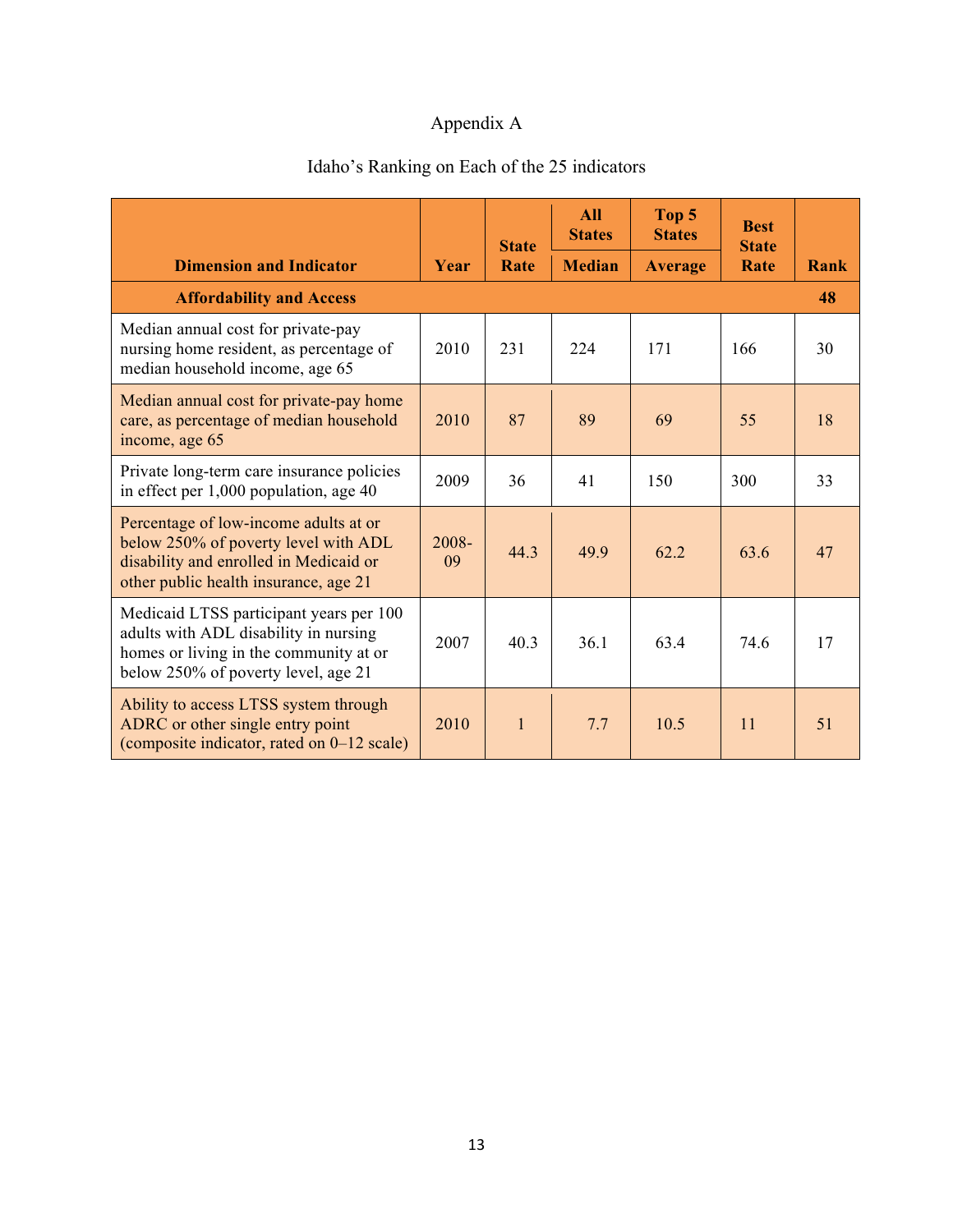|                                                                                                                                                                      |      | <b>State</b>   | <b>All</b><br><b>States</b> | Top 5<br><b>States</b> | <b>Best</b><br><b>State</b> |                |
|----------------------------------------------------------------------------------------------------------------------------------------------------------------------|------|----------------|-----------------------------|------------------------|-----------------------------|----------------|
| <b>Dimension and Indicator</b>                                                                                                                                       | Year | Rate           | <b>Median</b>               | <b>Average</b>         | Rate                        | Rank           |
| <b>Choice of Setting and Provider</b>                                                                                                                                |      |                |                             |                        |                             | 8              |
| Percentage of Medicaid and state-funded<br>LTSS spending going to home- and<br>community-based services for older<br>people and adults with physical<br>disabilities | 2009 | 43.8           | 29.7                        | 59.9                   | 63.9                        | 11             |
| Percentage of new Medicaid LTSS users<br>first receiving services in the community                                                                                   | 2007 | 67.5           | 499                         | 77.1                   | 83.3                        | 8              |
| Number of people with disabilities<br>directing own services, per 1,000 adults<br>age 18                                                                             | 2010 | $\overline{7}$ | 8                           | 69.4                   | 142.7                       | 30             |
| Tools and programs to facilitate consumer<br>choice (composite indicator, rated on 0-4<br>scale)                                                                     | 2010 | $\mathbf{1}$   | 2.75                        | 3.79                   | $\overline{4}$              | 41             |
| Home health and personal care aides per<br>1,000 population age 65                                                                                                   | 2009 | 37             | 34                          | 88                     | 108                         | 21             |
| Assisted living and residential care units<br>per 1,000 population age 65                                                                                            | 2010 | 62             | 29                          | 64                     | 80                          | $\overline{3}$ |
| Percentage of nursing home residents with<br>low care needs                                                                                                          | 2007 | 7.8            | 11.9                        | 5.4                    | 1.3                         | 7              |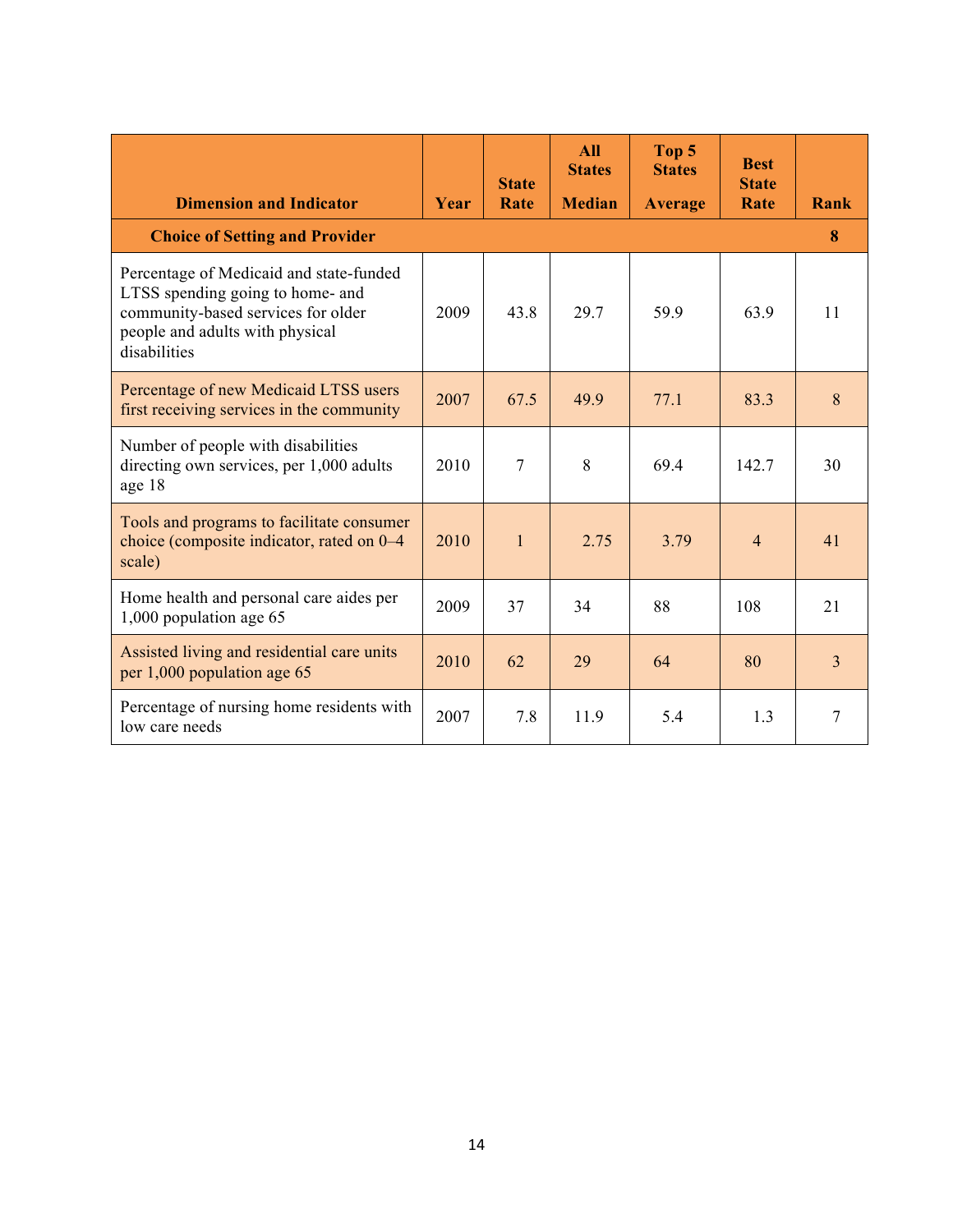|                                                                                                                                                      |               | <b>State</b> | <b>All</b><br><b>States</b> | Top 5<br><b>States</b> | <b>Best</b><br><b>State</b> |      |
|------------------------------------------------------------------------------------------------------------------------------------------------------|---------------|--------------|-----------------------------|------------------------|-----------------------------|------|
| <b>Dimension and Indicator</b>                                                                                                                       | Year          | Rate         | <b>Median</b>               | <b>Average</b>         | Rate                        | Rank |
| <b>Quality of Life and Quality of Care</b>                                                                                                           |               |              |                             |                        |                             | 23   |
| Percentage of adults age 18 with<br>disabilities living in the community who<br>usually or always get needed support                                 | 2009          | 70.2         | 68.5                        | 75.5                   | 78.2                        | 22   |
| Percentage of adults age 18 with<br>disabilities living in the community who<br>are satisfied or very satisfied with life                            | 2009          | 85.4         | 85                          | 90.9                   | 92.4                        | 23   |
| Rate of employment for adults with<br>ADL disability relative to rate of<br>employment for adults without ADL<br>disability, ages 18-64              | 2008-<br>2009 | 21.7         | 24.2                        | 42.4                   | 56.6                        | 42   |
| Percentage of high-risk nursing home<br>residents with pressure sores                                                                                | 2008          | 8.7          | 11.1                        | 7.2                    | 6.6                         | 9    |
| Percentage of long-stay nursing home<br>residents who were physically restrained                                                                     | 2008          | 3.5          | 3.3                         | 1.3                    | 0.9                         | 27   |
| Nursing home staffing turnover: ratio of<br>employee terminations to average<br>number of active employees                                           | 2008          | 72.4         | 46.9                        | 27.2                   | 18.7                        | 45   |
| Percentage of long-stay nursing home<br>residents with hospital admission                                                                            | 2008          | 12.7         | 18.9                        | 10.4                   | 8.3                         | 8    |
| Percentage of home health episodes of<br>care in which interventions to prevent<br>pressure sores were included in care<br>plan for at-risk patients | 2010          | 85           | 90                          | 95                     | 97                          | 44   |
| Percentage of home health patients with<br>hospital admission                                                                                        | 2008          | 24.2         | 29                          | 23.2                   | 21.8                        | 5    |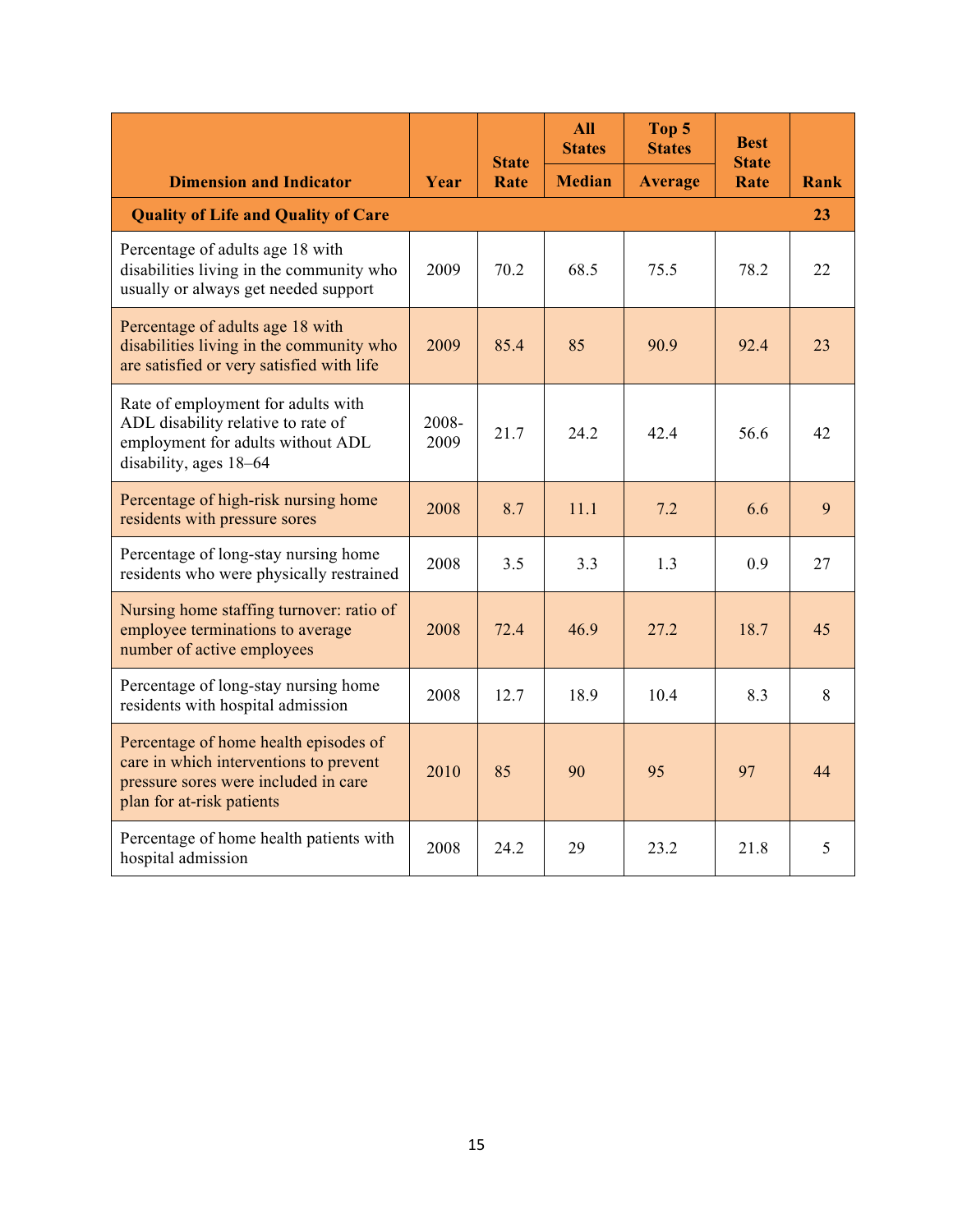| <b>Dimension and Indicator</b>                                                              | Year | <b>State</b><br>Rate | <b>All</b><br><b>States</b><br><b>Median</b> | Top 5<br><b>States</b><br><b>Average</b> | <b>Best</b><br><b>State</b><br>Rate | Rank |
|---------------------------------------------------------------------------------------------|------|----------------------|----------------------------------------------|------------------------------------------|-------------------------------------|------|
| <b>Support for Family Caregivers</b>                                                        |      |                      |                                              |                                          |                                     | 12   |
| Percentage of caregivers who usually<br>or always get needed support                        | 2009 | 81.4                 | 78.2                                         | 82.2                                     | 84                                  | 6    |
| Legal and system supports for<br>caregivers (composite indicator, rated<br>on $0-12$ scale) | 2010 | 2.4                  | 3.17                                         | 5.9                                      | 6.43                                | 36   |
| Number of health maintenance tasks<br>able to be delegated to LTSS workers                  | 2011 | 13                   | 7.5                                          | 16                                       | 16                                  | 13   |

See *Scorecard* website for Idaho at

http://www.longtermscorecard.org/DataByState/State.aspx?state=ID.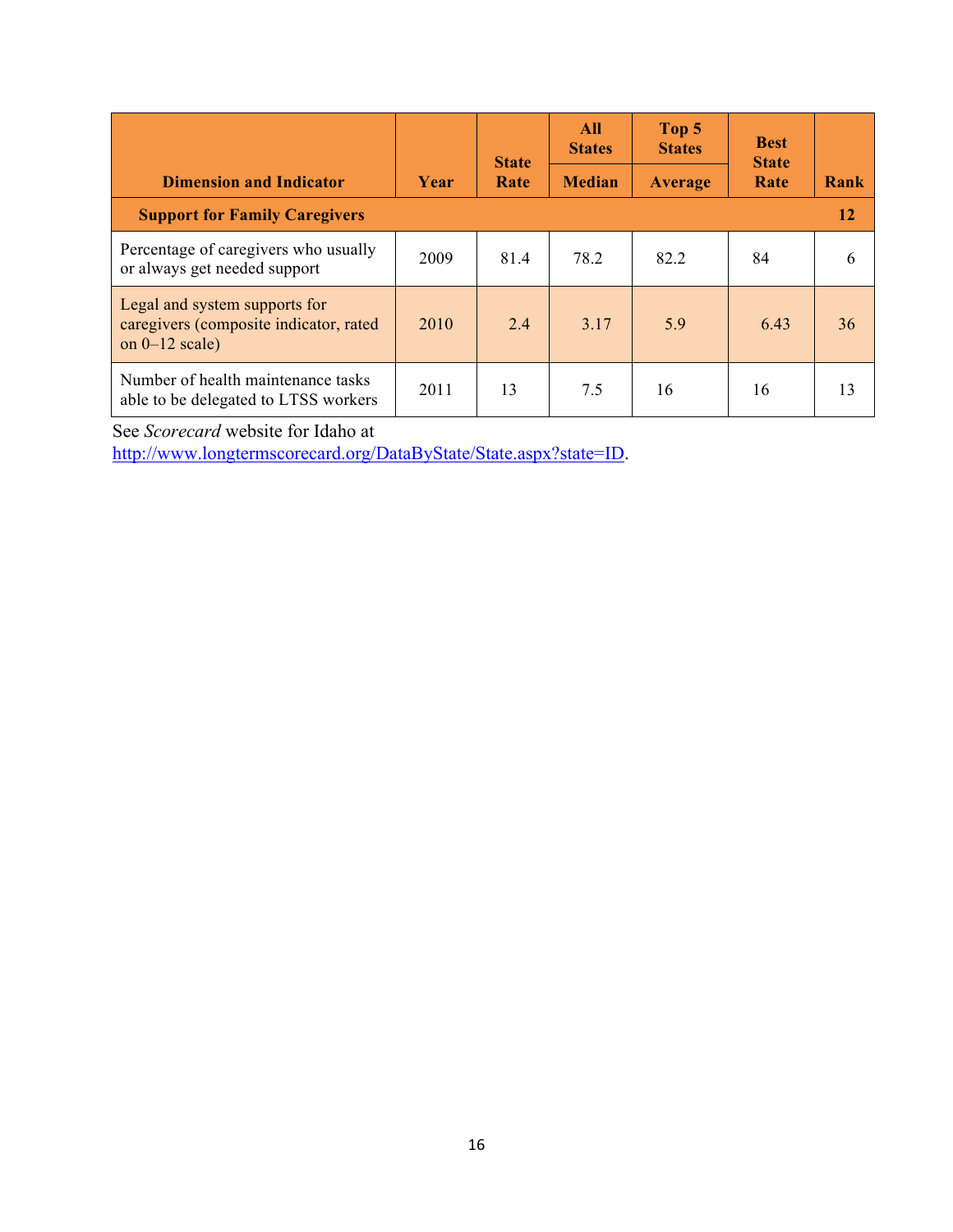# Appendix B

| 10/1/2008-9/30/2009 A&D + DD Waiver Statistics      |                                                                   |                             |                               |              |                      |                                                       |                                                     |  |  |
|-----------------------------------------------------|-------------------------------------------------------------------|-----------------------------|-------------------------------|--------------|----------------------|-------------------------------------------------------|-----------------------------------------------------|--|--|
| <b>Service Name</b>                                 | <b>Waiver</b><br><b>Where</b><br><b>Service</b><br><b>Offered</b> | # of<br><b>Participants</b> | $%$ of<br><b>Participants</b> | <b>Costs</b> | % of<br><b>Costs</b> | <b>Cost per</b><br><b>Person on</b><br><b>Waivers</b> | <b>Cost Per</b><br><b>User of</b><br><b>Service</b> |  |  |
| <b>Adult Day Care</b>                               | <b>Both</b>                                                       | 1,235                       | 11%                           | \$2,574,929  | 2%                   | \$226.29                                              | \$2,085                                             |  |  |
| <b>Medical</b><br><b>Equipment/Supplies</b>         | <b>Both</b>                                                       | 168                         | 1%                            | \$94,547     | 0%                   | \$8.31                                                | \$563                                               |  |  |
| Transportation                                      | <b>Both</b>                                                       | 1,274                       | 11%                           | \$547,414    | 0%                   | \$48.11                                               | \$430                                               |  |  |
| <b>Attendant Care</b>                               | <b>A&amp;D Only</b>                                               | 4,368                       | 38%                           | \$44,048,814 | 26%                  | \$3,871.06                                            | \$10,084                                            |  |  |
| <b>Chore Services</b>                               | <b>Both</b>                                                       | 306                         | 3%                            | \$112,089    | 0%                   | \$9.85                                                | \$366                                               |  |  |
| <b>Companion Services</b>                           | <b>A&amp;D Only</b>                                               | 106                         | 1%                            | \$253,116    | 0%                   | \$22.24                                               | \$2,388                                             |  |  |
| <b>Consultation</b>                                 | <b>A&amp;D Only</b>                                               | 2,368                       | 21%                           | \$65,094     | 0%                   | \$5.72                                                | \$27                                                |  |  |
| <b>Homemaker</b>                                    | <b>A&amp;D Only</b>                                               | 25                          | 0%                            | \$47,951     | 0%                   | \$4.21                                                | \$1,918                                             |  |  |
| <b>Residential Habilitation</b>                     | <b>Both</b>                                                       | 2,316                       | 20%                           | \$69,841,638 | 42%                  | \$6,137.77                                            | \$30,156                                            |  |  |
| <b>Day Habilitation</b>                             | <b>A&amp;D Only</b>                                               | $\overline{2}$              | 0%                            | \$30,520     | 0%                   | \$2.68                                                | \$15,260                                            |  |  |
| <b>Home-Delivered Meals</b>                         | <b>Both</b>                                                       | 2,481                       | 22%                           | \$3,330,382  | 2%                   | \$292.68                                              | \$1,342                                             |  |  |
| <b>Environmental Access.</b><br><b>Adaptations</b>  | <b>Both</b>                                                       | 36                          | 0%                            | \$140,947    | 0%                   | \$12.39                                               | \$3,915                                             |  |  |
| <b>In-Home Respite</b>                              | <b>Both</b>                                                       | 91                          | 1%                            | \$215,734    | 0%                   | \$18.96                                               | \$2,371                                             |  |  |
| <b>Nursing Services</b>                             | <b>Both</b>                                                       | 3,315                       | 29%                           | \$1,568,816  | 1%                   | \$137.87                                              | \$473                                               |  |  |
| Case Mgmt.                                          | <b>A&amp;D Only</b>                                               | 1,133                       | 10%                           | \$637,649    | 0%                   | \$56.04                                               | \$563                                               |  |  |
| <b>Personal Emergency</b><br><b>Response System</b> | <b>Both</b>                                                       | 2,129                       | 19%                           | \$642,245    | 0%                   | \$56.44                                               | \$302                                               |  |  |
| <b>Adult Residential Care</b>                       | <b>A&amp;D Only</b>                                               | 3,778                       | 33%                           | \$39,033,595 | 23%                  | \$3,430.32                                            | \$10,332                                            |  |  |
| <b>Supported Employment</b>                         | <b>Both</b><br>but only<br>used on DD                             | 294                         | 3%                            | \$1,630,751  | 1%                   | \$143.31                                              | \$5,547                                             |  |  |

## Idaho Aged/Disabled and Developmental Disability Waivers Statistics